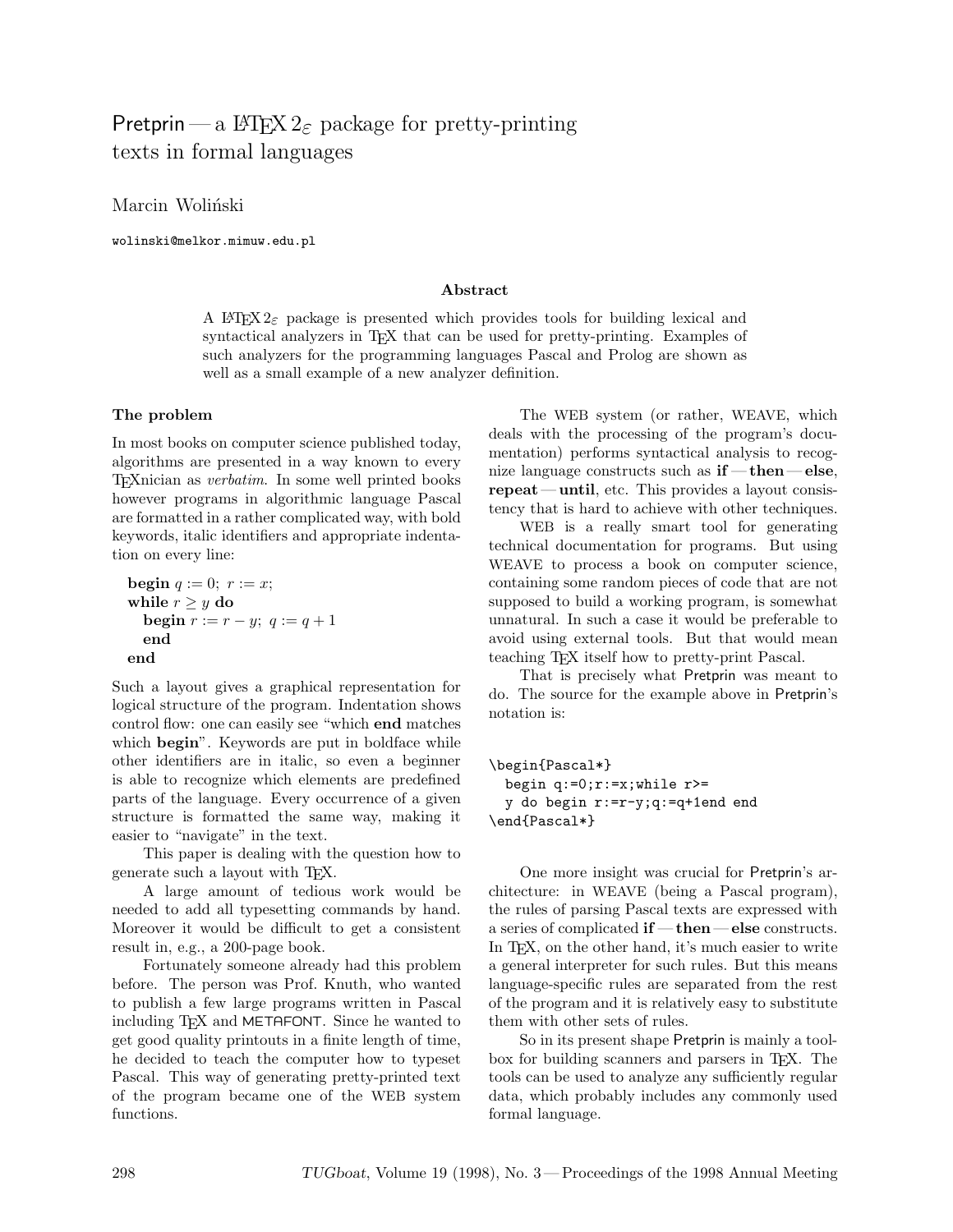### **Examples of Pretprin usage**

Pretprin is loaded with \usepackage commands stating which language-specific modules should also be loaded. For example, to typeset a document containing pieces of Pascal and Prolog use:

### \usepackage[pascal,prolog]{pretprin}

The Pascal module provides a L<sup>AT</sup>FX environment named Pascal that is used to typeset displayed pieces of Pascal programs:

\begin{Pascal}

```
var i,L,w:integer; ch:char;Z:
array [1..wmax]of char;
begin L:=0;repeat w:=0;read(ch);
while (ch < \rangle' ') and (ch < > e01)do ...
until eof (input)
end.
```

```
\end{Pascal}
```
Note in the output shown below that spacing, indentation and line-breaking was done by Pretprin, completely ignoring the layout of the input (which, by the way, is definitely bad). Moreover, relational symbols such as  $=$ ,  $\lt$  or  $\neq$  (which is substituted for  $\langle \rangle$ , and binary operators like +, ..., and  $\wedge$  (which replaces **and** in the source), are put into T<sub>E</sub>X's math mode with correct spacing. The overall layout is very similar to that generated by WEAVE.

```
var i, L, w: integer; ch: char; (1)
    Z: array [1 \tldots wmax] of char;
  begin L := 0;
  repeat w := 0; read(ch);
    while (ch ≠ ' □') ∧ (ch ≠ eol) do
      begin w := w + 1; Z[w] := ch;
      read(ch)end;
    if w > 0 then
      begin if L + w < L max then
        begin write (\cdot_{\sqcup}); L := L + 1end
      else begin write(eol); L := 0;end;
      for i := 1 to w do write (z[i]);
      L := L + wend
  until eof (input)
  end.
```
Inline pieces of code such as "Consider A being an  $array \t[1..N]$  of  $integer...$ " can be written as Consider \pascal{A} being an

```
\pascal{array [1..N] of integer}...
```
The Pretprin module for pretty-printing Prolog (in modern syntax) defines an environment Prolog and a command \prolog with one parameter. Here is an example of four Prolog clauses:

```
\begin{Prolog}
```
 $d(X, X, D) : =$ atomic $(X), !$ ,  $D=1$ .  $d(C, X, D) : -atomic(C), !$ ,  $D=0$ .  $d(U+V,X,DU+DV):-d(U,X,DU),d(V,X,DV)$ .  $d(U*V,X,DU*V+U*DV):-d(U,X,DU),d(V,X,DV)$ . \end{Prolog}

The output is simpler than in the Pascal case, since Prolog's syntax is more terse. However, typographical symbols are substituted for :- and reasonable spacing is added.

 $d(X, X, D) \leftarrow atomic(X),$  !,  $D = 1$ .  $d(C, X, D) \leftarrow atomic(C),$  !,  $D = 0$ .  $d(U + V, X, DU + DV) \leftarrow$  $d(U, X, DU), d(V, X, DV).$  $d(U * V, X, DU * V + U * DV) \leftarrow$  $d(U, X, DU), d(V, X, DV).$ 

Our last example shows a few rules of Stanisław Szpakowicz's formal grammar of a large subset of Polish. The notation used is a variation on the DCG (Definite Clause Grammar) theme.

Nonterminals in the grammar are put in bold, but conditions (marked with minus sign in front) are in normal weight. In arguments, variables are set in italic and constants in upright shape. The prettyprinter prefers to break lines between a nonterminal and a condition rather than between two conditions or two nonterminals, so conditions tend to group on separate lines. Pretprin also carefully takes into account the space needed by rule numbers on the right side of the column.

### **ZDANIETO**

 $=$  **ZDANIEOGR**(NR, R, L, O, war, prze, NEG) (zt1)  $=$  **SPOJNIK**(TO) (zt2)

**ZDANIEOGR**(nr, r, l, o, WAR, PRZE, neg) **.**

- **SZDRZ**(p, r, MNO, o)
- $=$  **SPOJLEWY**( $nr$ )  $-ALT(nr, 1.2.3)$  (szdrz1) **FRZ**(p, r1, l1, o1) **PRZEC SPOJPRAWY**(nr) **FRZ**(p, r2, l2, o2)  $-UZGR(r1, r2, r) - MIN(o1, o2, o)$  $=$  **FRZ**( $p$ ,  $r1$ ,  $l1$ ,  $o1$ ) **PRZEC KSPOJ**( $wz$ ) (szdrz2) <sup>−</sup>ALT(wz, (A.TAKZE).(JAK.R ˙ OWNIE ´ Z)˙

\n
$$
\begin{array}{c}\n -ALI(WZ, (A. IANZE). (JAN. KUVV) \\
 (JAK. TEZ)) \quad FRZ(p, r2, l2, o2)\n \end{array}
$$
\n

$$
-UZGR(r1, r2, r) - MIN(o1, o2, o)
$$
.

One more thing worth emphasizing here is that it is possible to use multiple Pretprin modules in a single document. For example, the current paper contains examples in three different programming languages and it was generated with a single LATEX run.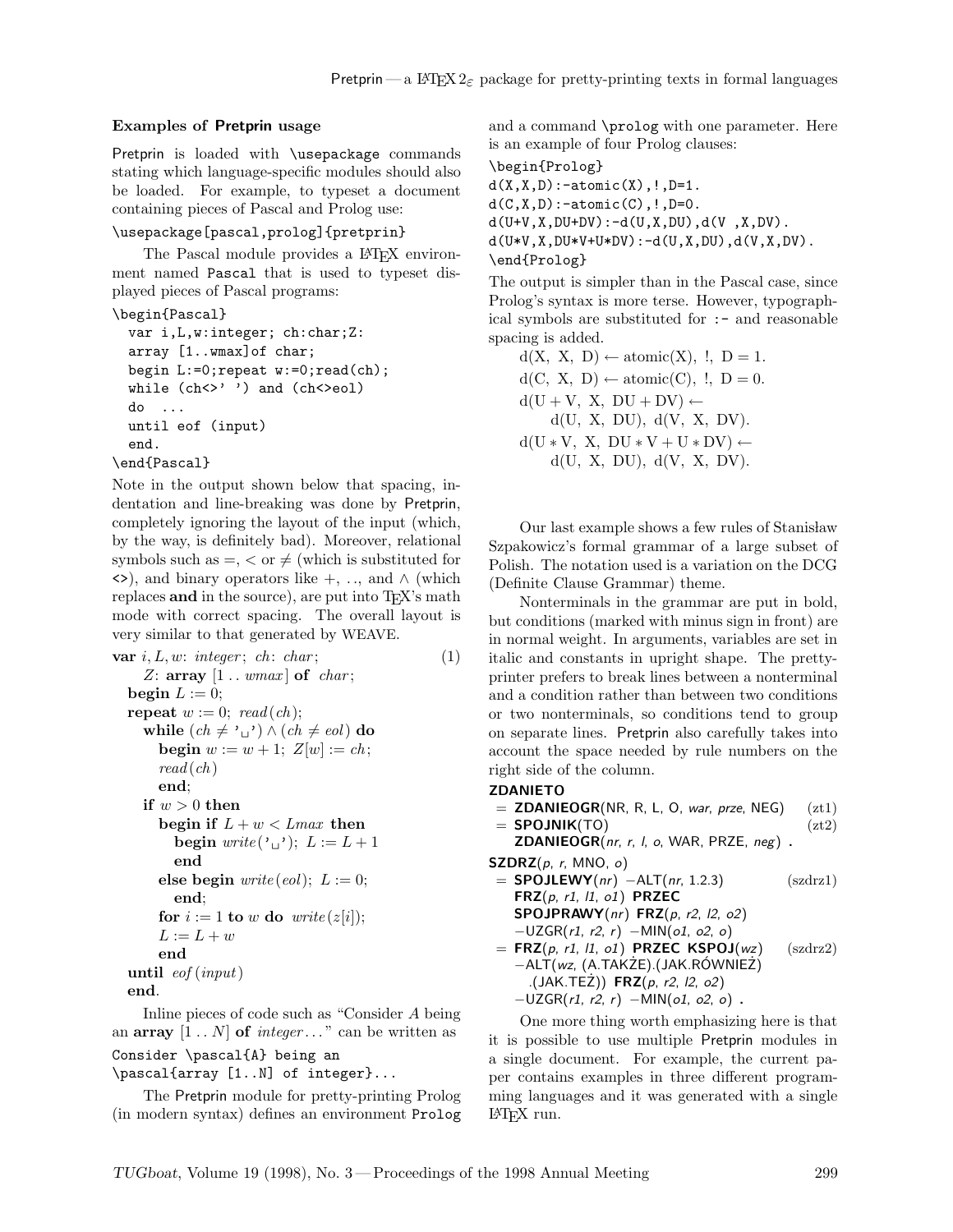## **How to build a pretty-printer**

In this section we will try to build a pretty-printer for a very simple language of terms. Terms are abstract expressions which logicians and computer scientists just love to write. We will consider a basic notation for terms which allows atoms (names built from letters) and functors (having a name and, in parentheses, a list of arguments, each being a term). Here is a typical example of a term:

loves(John, and(Mary, and(Tom,Jerry)))

(No semantic interpretation please, terms are merely abstract structures.)

**Lexical analysis (scanning).** The first task in analyzing a string is to detect "words" in it. For the string

 $foo($ <sub>D</sub>bar,  $_b$ baz)



(Note that space characters were ignored.) We can distinguish here four "parts of speech": sequences of Latin letters (atoms), opening parentheses, closing parentheses, and commas.

For splitting strings of characters into words we use an apparatus known as a finite state automaton. The diagram below represents an automaton for the example language:



In the example language the function of any letter is the same: letters are building-blocks for atoms. For that reason the notion of character groups is used. The following declarations define in T<sub>E</sub>X parlance character groups  $l$  and  $w$ :

### \DeclareGroup{l}

```
{abcdefghijklmnopqrstuvwxyz}
\DeclareGroup{w}{ ^^I^^M}
\CompileGroups
```
Therefore the label  $l$  in the diagram denotes any letter, while the label w denotes any "white character".

Let us now trace what happens when the string

## $foo($ bar, baz)

is being run through our automaton. The automaton starts in state 1 and encounters the letter f from the input string. Since this character belongs to the "letters" group, the automaton performs a transition to state 2 (remembering the f). Now, the letter o is input, and since there is a transition from 2 to 2, reading a letter, the automaton does just that. Then another o comes that is handled similarly. And now, still in state 2, the automaton sees a (. Since there is no arrow from 2 labeled with (, the automaton cannot consume it and stops. State 2 is marked with a gray circle meaning that it is an accepting state; stopping in this state means a word has just been read. In our case, the word is foo. The action associated with state 2 will pass this word to the next processing stages.

Now a search is started for another word, so the automaton returns to state 1. A transition labeled with ( leads to state 4. The next character is a space and there is no transition from 4 labeled with a space. The automaton stops, and a single parenthesis is recognized as the second word.

The next "word" consists of a single space. It is accepted in state 6, which is somewhat special in that the action associated with it is empty. This way spaces get gobbled.

The process continues until the whole string is processed.

Before we actually describe this automaton in TEX we'll take a closer look at the actions associated with states. These actions prepare a list of "scraps" on which the syntax analysis will work. This list is constructed with \AppendElem procedure. Every scrap has a grammatical category and translation (the actual text). These two constitute arguments of \AppendElem. In our case, categories are just the parts of speech mentioned earlier: atom, open, close and comma.

The first state is not accepting, so there is no action associated with it. The state has five transitions:

\DeclareTransition 1-l->2. \DeclareTransition 1-,->3. \DeclareTransition 1-(->4. \DeclareTransition 1-)->5. \DeclareTransition 1-w->6.

State 2 on the other hand is accepting, words of the category atom are recognized in it:

## \DeclareState{2}{\AppendElem{atom}{#1}} \DeclareTransition 2-l->2.

(#1 above is the string read as the automaton was going from the start state.) The rest of the states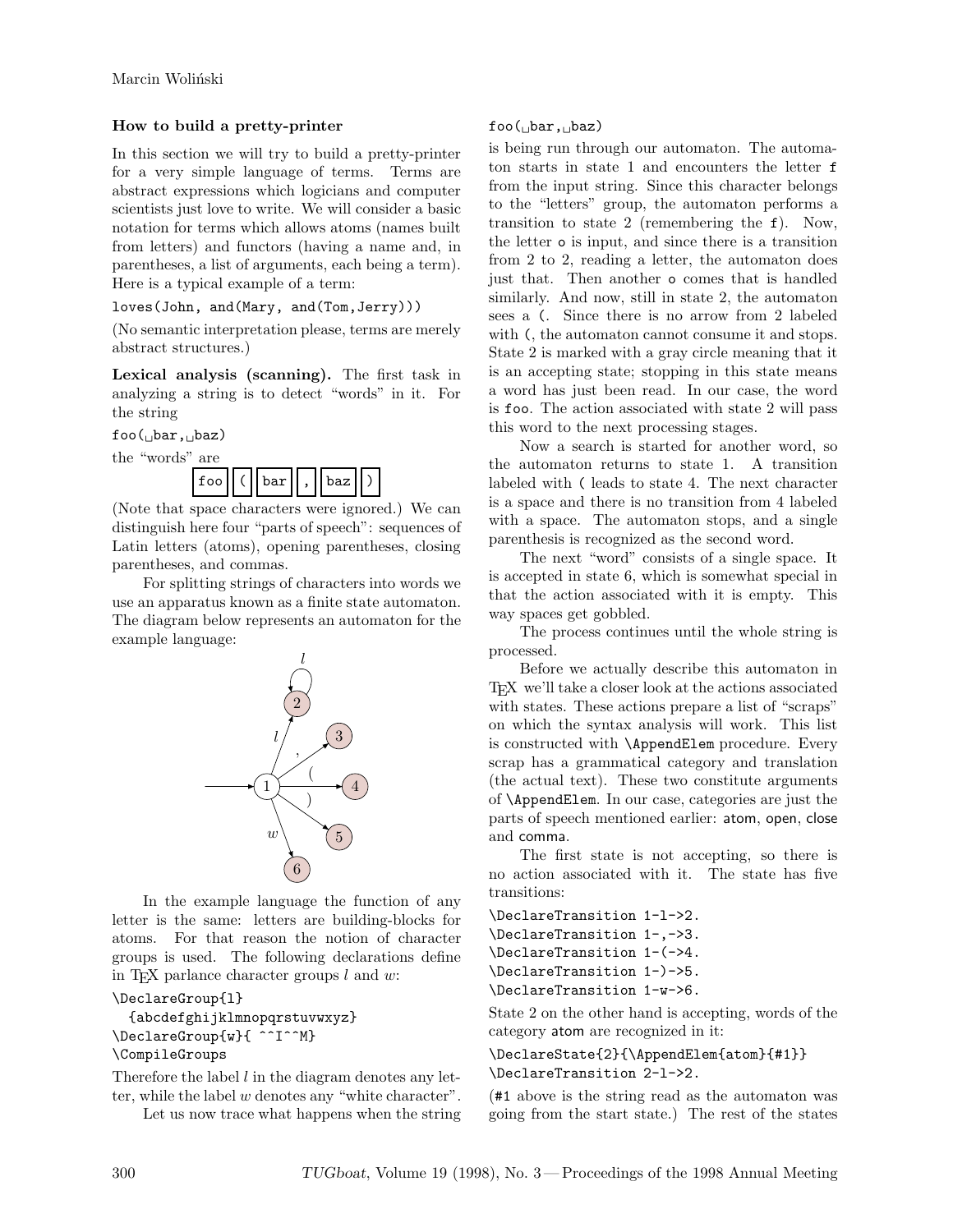have no leaving transitions but are accepting. Commas and parentheses are recognized in them, and in state 6, blank characters are gobbled.

```
\DeclareState{3}{\AppendElem{comma}{#1}}
\DeclareState{4}{\AppendElem{open}{#1}}
\DeclareState{5}{\AppendElem{close}{#1}}
\DeclareState{6}{}
```
And the last declaration specifies the starting state: \CompileScanner{1}

**Syntax analysis (parsing).** Now the input string has been read and converted to the form

| atom | open | atom | comma | atom | :Iose |
|------|------|------|-------|------|-------|
| :00  |      | bar  |       | baz  |       |

The next task is to recognize the syntactical structure of the text. We already know the parts of speech, but now higher level grammatical categories can emerge. This process is described with a set of simple grammatical rules.

Our first observation will be that when an atom is immediately followed by an open parenthesis it is the beginning of a term. We'll call such an entity termhd (a term head):

#### atom open  $\rightarrow$  termhd

In our example this rule allows us to derive that foo( is the beginning of a term.

If there is no parenthesis after an atom it surely is a term all by itself (this is the case with bar and baz in the example).

#### atom  $\rightarrow$  term

Terms can have arguments, so the next rule describes how a termhd can grow: adding a term and a comma to a termhd gives another well formed termhd.

#### termhd term comma  $\rightarrow$  termhd

And finally when after a termhd comes a term (the last argument) and a closing parenthesis the whole fabric can be stuffed into a new term:

#### termhd term close  $\rightarrow$  term

(Note that we do not accept foo() as a term.) These rules again in the T<sub>E</sub>X notation are:

```
\DeclareProduction{atom,open}
  \ThisElem\TwoElems{termhd}
  {#2#1}\ThisElem
\DeclareProduction{atom}
  \ThisElem\OneElem{term}
  {\textit{#1}}\PrevElem
\DeclareProduction{termhd,term,comma}
  \ThisElem\ThreeElems{termhd}
  {#3\formatterm{#2}#1\ }\ThisElem
\DeclareProduction{termhd,term,close}
```
## \ThisElem\ThreeElems{term} {#3\formatterm{#2}#1}\PrevElem

This notation is somewhat more verbose and allows us to describe situations where not all elements of the left side of a rule are to be collapsed into a new scrap (context rules).

The first rule can be read as follows: if you are looking at the atom scrap followed by an open scrap, do as follows: starting from ThisElement (the open scrap), take TwoElements and replace them with a scrap of category termhd, the translation of which was formed from the translations of atom (#2) and open (#1) scraps. Then continue the process starting from This (the inserted) Element.

The pretty-printing depends on building appropriate translations of complex grammatical entities. We have ignored all spaces in the input, so now we are responsible for putting them back in a consistent manner. Moreover, in the example language when an atom is being recognized as a term without arguments, \textit is applied to render the atom's name in italics. And whenever a term is added to the list of arguments of a term-under-construction, the macro \formatterm is applied. In the definition of this macro we decide what it means to pretty-print a term. To keep things simple, we will just put a frame around each sub-term:

#### \newcommand\formatterm[1]{\fbox{#1}}

With these definitions

## \begin{Terms}

loves(John, and(Mary, and(Tom,Jerry))) \end{Terms}

yields

$$
loves(\boxed{John}, \boxed{and(\boxed{Mary}, \boxed{and(\boxed{Tom}, \boxed{Jerry})}))
$$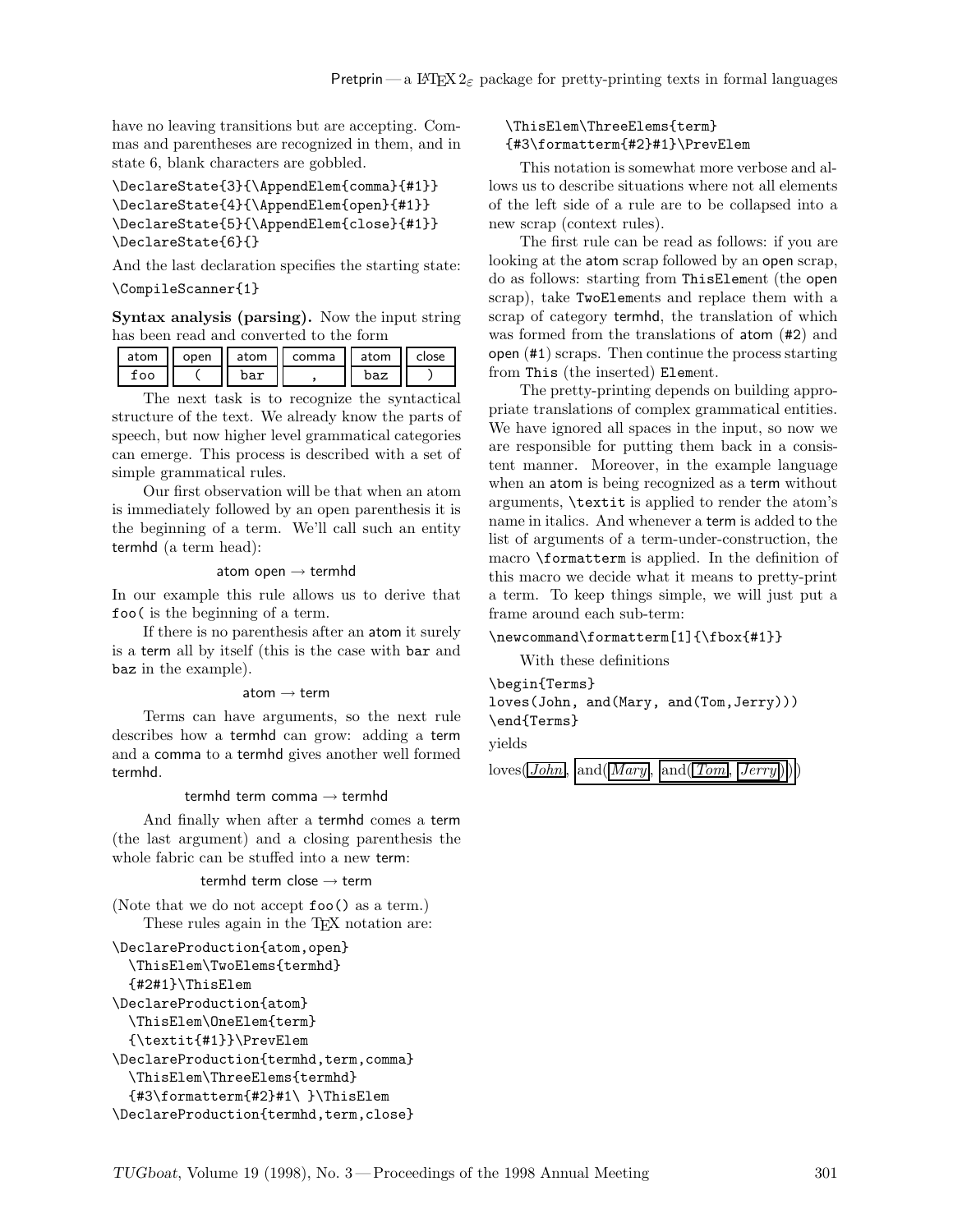Marcin Woliński

## **A Appendix**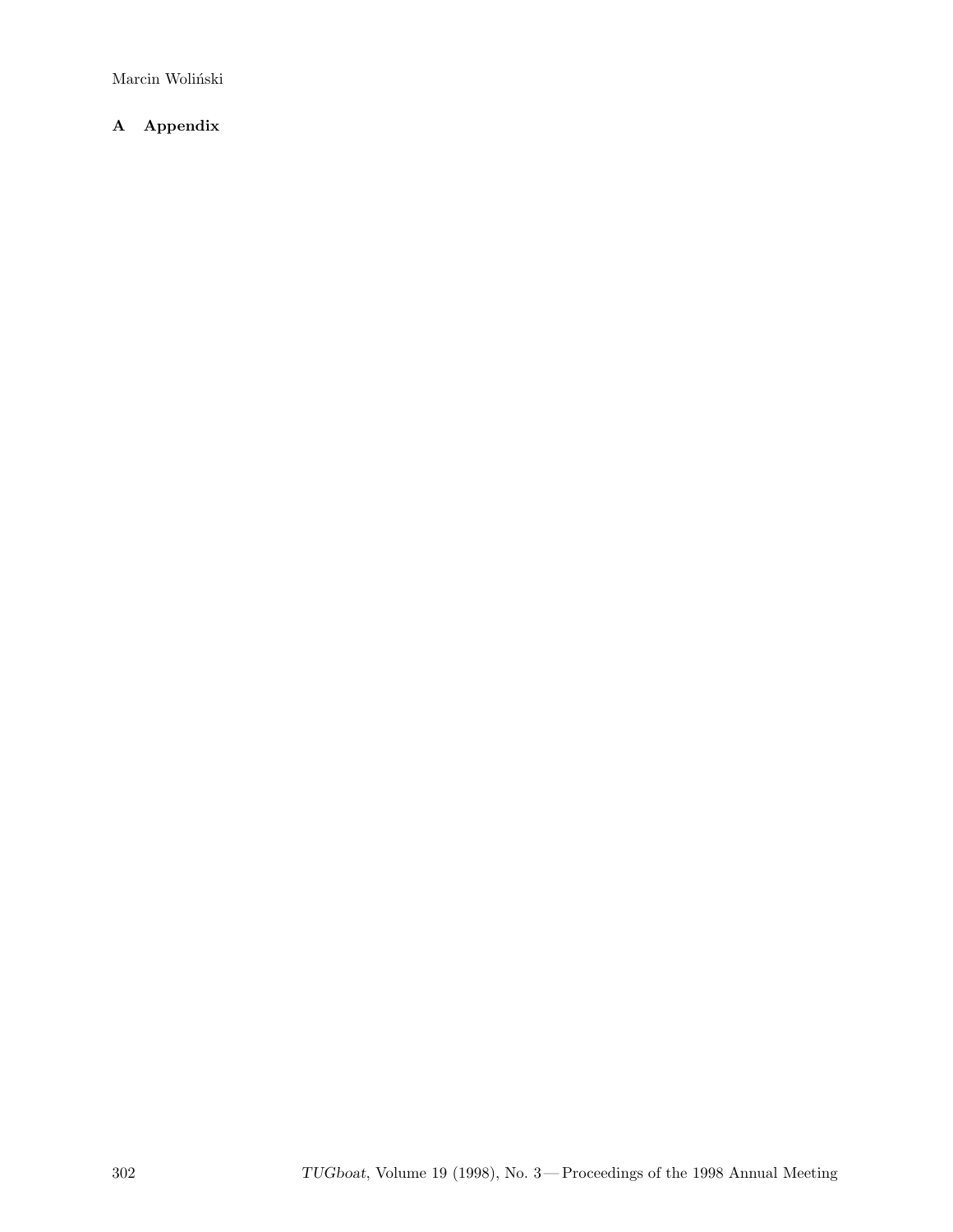Components of arrays need not be scalars— they themselves may be structured. If they are again arrays, then the original array A is called multidimensional. If the components of the component arrays are scalars, then A is called a matrix. The declaration of a multidimensional array variable follows the pattern formulated in (11.1). For example, in the declaration

**var** M: **array**  $[a \tldots b]$  **of array**  $[c \tldots d]$  **of** T (11.26)

M is declared to consist of  $b-a+1$  components (often called matrix rows) with indices  $a, \ldots, b$ , each of which is an array of  $d - c + 1$  components of type T with indices  $c, \ldots, d$ . To denote the *i*th component (matrix row) of M, the conventional notation

$$
M[i] \qquad a \le i \le b \tag{11.27}
$$

is used, and its jth component of type  $T$  is denoted by

$$
M[i][j] \qquad a \le i \le b, \quad c \le j \le d \tag{11.28}
$$

It is customary and convenient to use the following abbreviations, which are entirely equivalent to (11.26) and (11.28), respectively.

$$
\begin{array}{ll}\n\textbf{var } M: \textbf{array} \ [a \dots b, c \dots d] \textbf{of } T \\
M[i, j]\n\end{array} \n\tag{11.29}
$$

**Example: Multiplication of matrices.** Given the two real-valued matrices  $A(m \times p)$  and  $B(p \times n)$  compute the matrix product  $C(m \times n)$ , as defined by

$$
C_{ij} = \sum_{k=1}^{p} A_{ik} * B_{kj}
$$
 (11.30)

for  $i = 1, \ldots, m$  and  $j = 1, \ldots, n$ .

The formulation of program (11.31) follows from (11.30) in a straightforward manner.

**var** A: **array**  $[1 \t ... m, 1 \t ... p]$  **of** *real*; (11.31) B:  $\arctan \left[1 \ldots p, 1 \ldots n\right]$  of real; C:  $array \t[1..m,1..n]$  of real; i:  $1 \ldots m$ ;  $j: 1 \ldots n$ ;  $k: 1 \ldots p$ ; s: real; **begin** { assignment of initial values to  $A$  and  $B$  } **for**  $i := 1$  **to**  $m$  **do for**  $j := 1$  **to**  $n$  **do begin**  $s := 0$ ; **for**  $k := 1$  **to** p **do**  $s := s + A[i, k] * B[k, j];$  $C[i, j] := s$ **end end**.

**Figure 1**: A page from chapter 11 of Niklaus Wirth's Systematic Programming: An Introduction